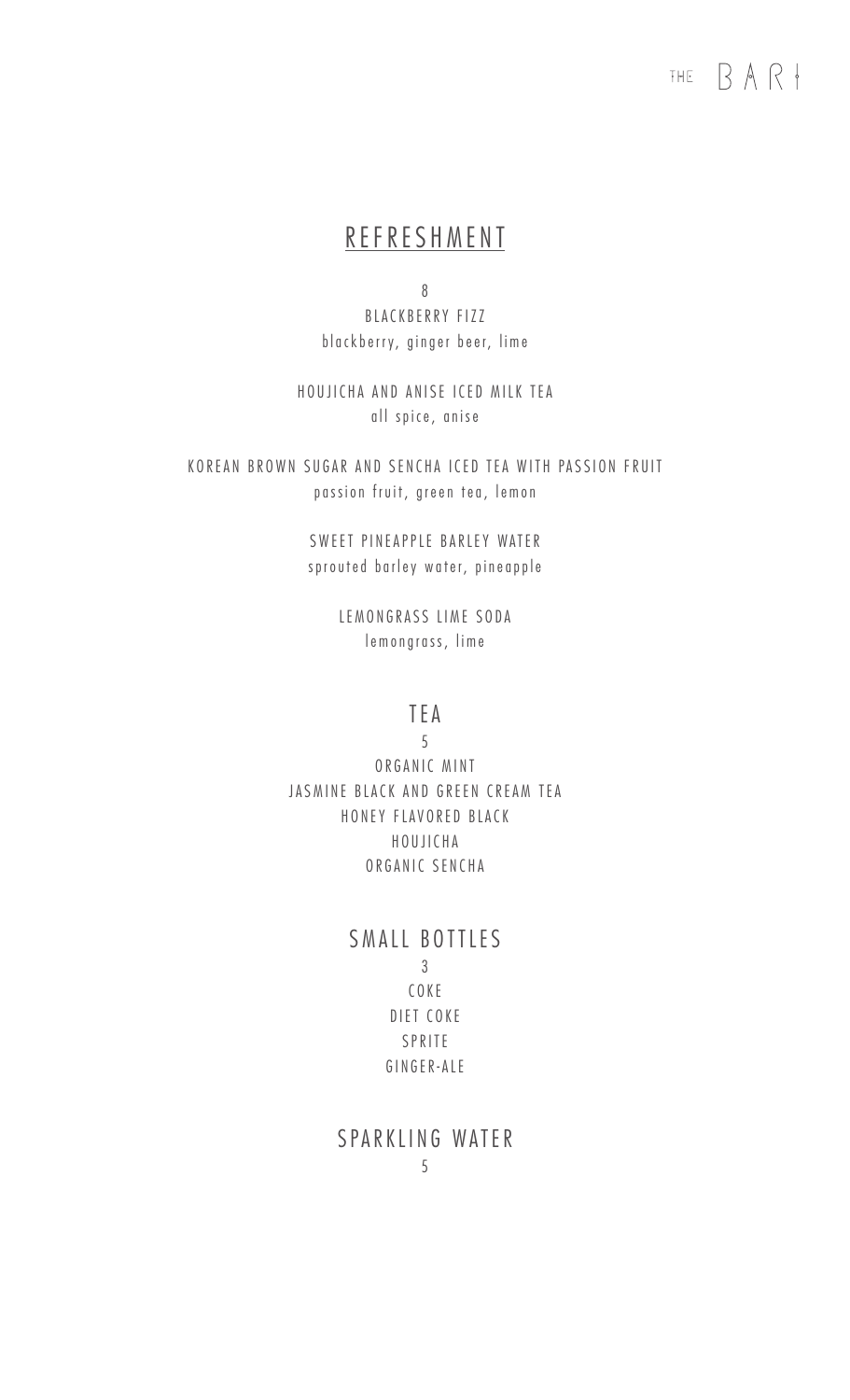## THE  $\mathsf{RAR}$

#### TO BEGIN

E DAMAME (V) 8 se ared olive oil and butter

CLASSIC EDAMAME (V) 6 sea salt

AVOCADO CRAB SALAD 15 avocado, quinoa, fresh lime and fennel

SPICY SASHIMI AND SOBA SALAD 15 se a s on al sa shimi, so b a, go chujang sauce, and golden to bik o

TUNA TATAKI AND ARUGULA 17 seared and peppered bluefin maguro, mango dressing and ponzu

HAMACHI SASHIMI WITH SPICY PONZU 18 hallabong mandarin juice, korean pepper and jalapeno, homemade gochujang sauce

> 3 PIECE TIGER 15 flash fried, pine nuts and sweet chili

> BEEF CARPACCIO 16 herbed oil, ponzu, thyme and shallot

CRISPY SEAFOOD AND VEGETABLE KUSHIYAKI 18 fresh milk bread panko crusted and skewered

HERB ROASTED BONE MARROW, KIMCHI & BREAD CRUMB 16

WINGS - SMALL 13 / LARGE 24 soy garlic or spicy

CRISPY MILK BREAD CRUSTED PORK RIBS 16 k o r e an miso and so ju braised

TORCHED AND THINLY SLICED KOREAN PORK BELLY 14 honey miso gochujang glazed

PLUM GINGER OCTOPUS 18 kimchi, tobiko, pickled daikon, perilla leaf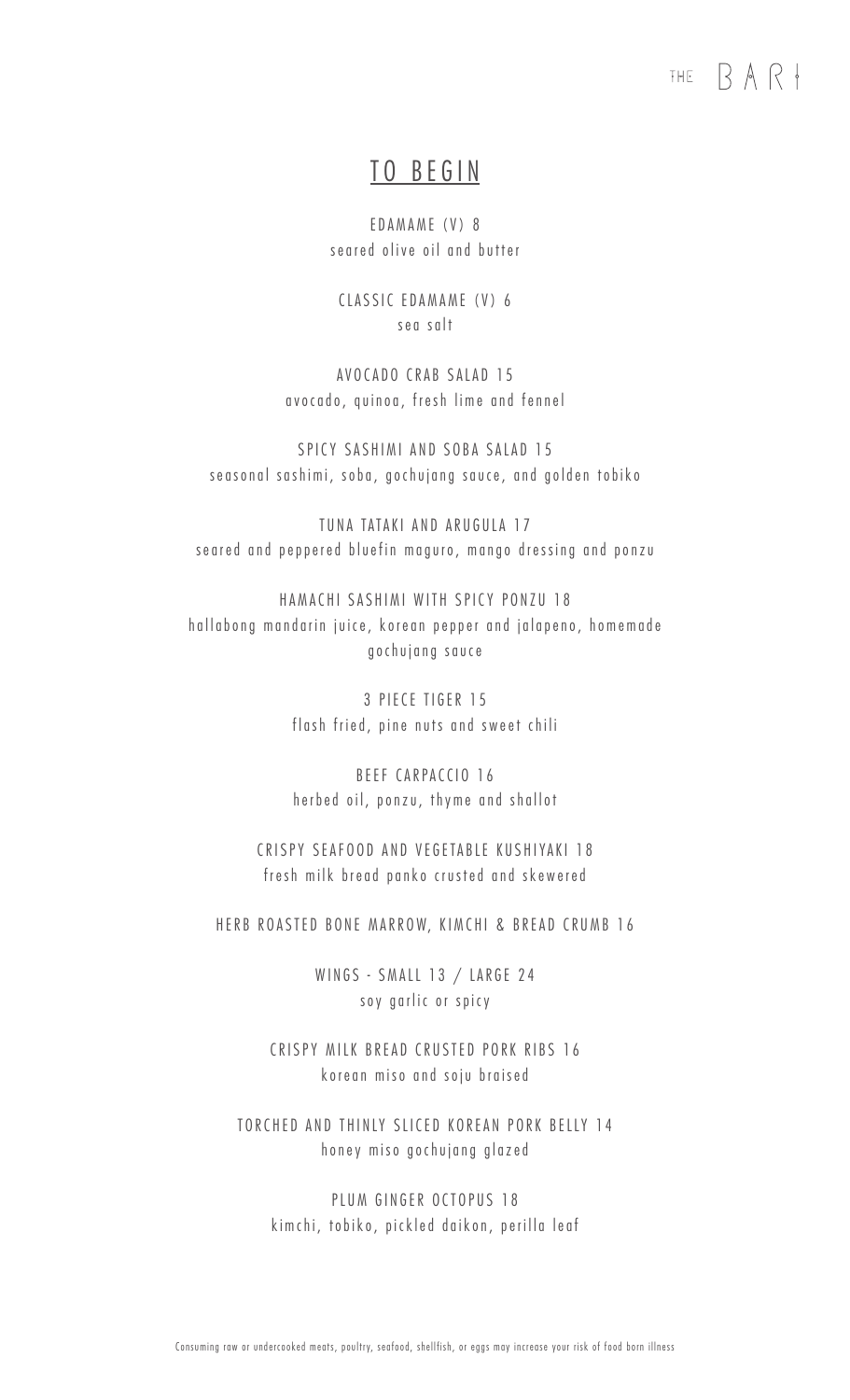## THE  $\mathsf{RAR}$

# B A R I

UDON 17/20 kim chi or bulgogi

BARI PASTA 26 bulgogi, seared and diced foie gras

BLUE FIN TUNA POKE DON 22

KIM CHI PORK FRIED RICE 20

UNI & IKURA SOBA 24

BARI KAISENDON 25 Uni, King Crab, Ebi, Ikura, and Sashimi on rice

SHIITAKE BIBIMBAP (V) 22 minced and pickled root vegetable, quinoa puffs, and nori rice

UNI BIBIMBAP 28 minced and pickled root vegetable, quinoa puffs, tobiko and nori rice

# E N T R É E

SEA BASS 34 gochujang, oyster mushroom, nori rice

CHICKEN SEAFOOD BRAISED 29 half chicken, tiger shrimp, calamari, little neck clam, and glass noodles honey-soy braised gochujang and vegetables

UNI RISOTTO 30 arborio rice and farro duet california uni, black tobiko, white truffle oil

> GYU KATSU 34 fresh milk bread panko crossbred Wagyu, and cabbage

BRAISED SHORT RIB 34 honey - soy braised Galbi short rib shiitake, carrot, water chestnut

WAGYU STEAK 63 8 oz crossbred Wagyu filet, wild mushroom and shishito 2oz. Sautéed Foie Gras supplement 16

# **SIDES**

BARI KIMCHI 6 • BARI NAPA CABBAGE 5 • SPRING MIX 7 • SHISHITO PEPPERS 6 DRIED BABY ANCHOVY 6 ° HOUSEMADE PICKLES 5 ° MISO SOUP 4 NORI RICE 5 · RICE 3